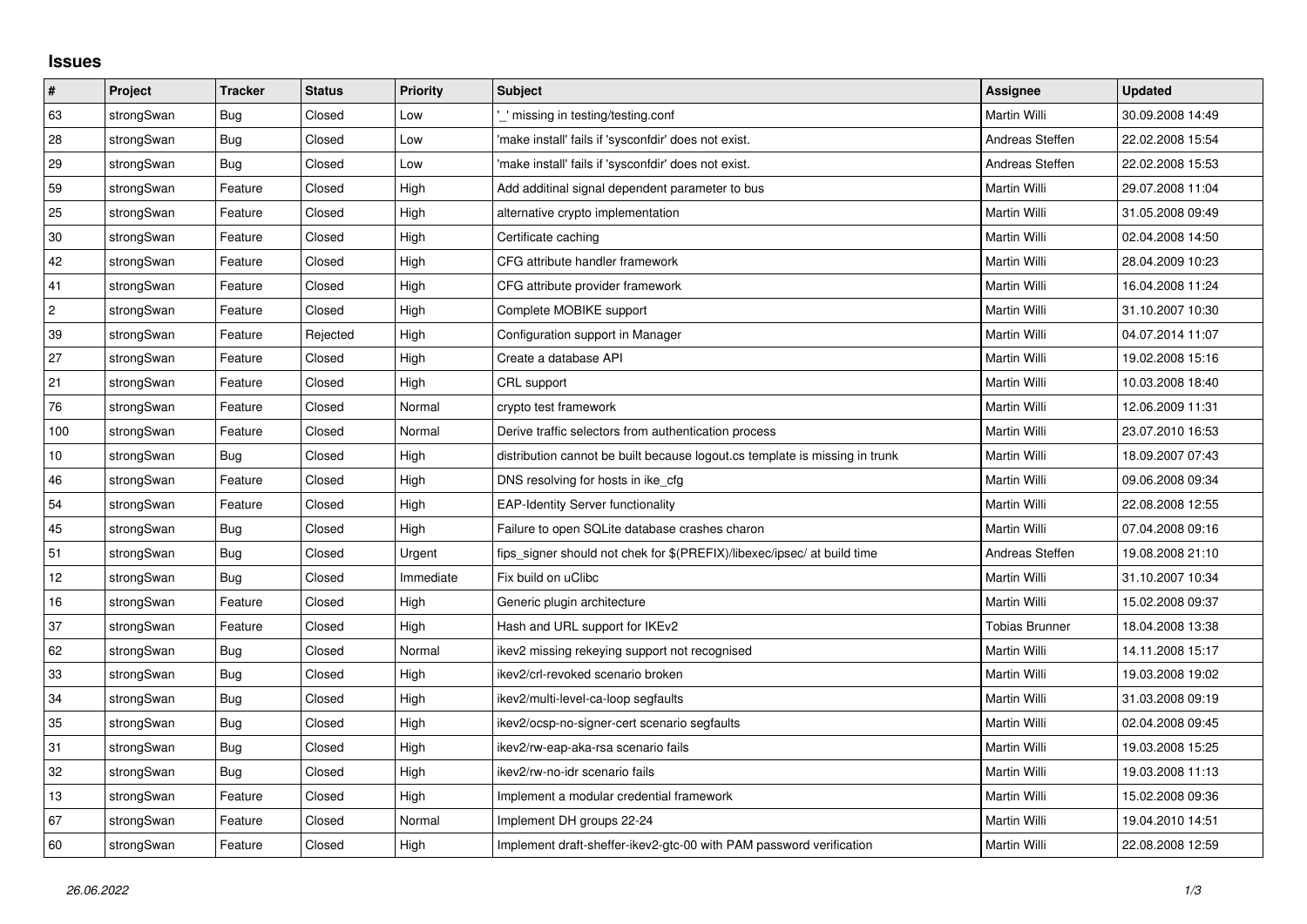| $\vert$ #    | Project    | <b>Tracker</b> | <b>Status</b> | <b>Priority</b> | <b>Subject</b>                                                 | <b>Assignee</b>       | <b>Updated</b>   |
|--------------|------------|----------------|---------------|-----------------|----------------------------------------------------------------|-----------------------|------------------|
| 15           | strongSwan | Feature        | Closed        | High            | Implement rauthentication using RFC4478                        | Martin Willi          | 30.11.2007 14:55 |
| 55           | strongSwan | Bug            | Closed        | High            | Implement SHA512/384/256 HMAC with proper truncation in kernel | <b>Martin Willi</b>   | 03.12.2009 11:41 |
| 69           | strongSwan | Feature        | Closed        | Normal          | Improve scheduler performance                                  | <b>Tobias Brunner</b> | 04.12.2008 17:03 |
| 71           | strongSwan | Bug            | Closed        | High            | Improved Acquire handling                                      | Martin Willi          | 20.05.2009 11:54 |
| 19           | strongSwan | Feature        | Closed        | High            | Include EAP-MD5 into trunk                                     | Martin Willi          | 13.12.2007 09:48 |
| 14           | strongSwan | Feature        | Closed        | High            | Initiate/Terminate IKE_SAs                                     | Martin Willi          | 13.11.2007 14:04 |
| 78           | strongSwan | Feature        | Closed        | Normal          | Integrity tester for libstrongswan and all plugins.            | Martin Willi          | 27.06.2009 16:19 |
| 68           | strongSwan | Issue          | Closed        | Normal          | ipsec pool - unknown IPSec command                             | Martin Willi          | 06.05.2013 21:35 |
| 70           | strongSwan | Bug            | Closed        | High            | IP <sub>v6</sub>                                               | Andreas Steffen       | 21.02.2009 11:09 |
| 65           | strongSwan | Bug            | Closed        | High            | Many UML tests fail                                            | Andreas Steffen       | 07.10.2008 07:09 |
| 18           | strongSwan | Feature        | Closed        | High            | Merge EAP-AKA module into trunk                                | Martin Willi          | 13.12.2007 09:47 |
| 52           | strongSwan | <b>Bug</b>     | Closed        | High            | Migrate ESP sequence number in update_sa                       | <b>Tobias Brunner</b> | 25.06.2008 08:40 |
| 43           | strongSwan | Bug            | Closed        | High            | missing certificate_identity in SQL database causes segfault   | Martin Willi          | 07.04.2008 10:08 |
| 8            | strongSwan | <b>Bug</b>     | Closed        | Urgent          | MOBIKE selects disappearing IPv6 address                       | Martin Willi          | 05.07.2007 09:03 |
| 64           | strongSwan | Bug            | Closed        | High            | MOBIKE with changed NAT mappings                               | <b>Martin Willi</b>   | 08.10.2008 14:21 |
| 44           | strongSwan | <b>Bug</b>     | Closed        | Normal          | multiple copies of ca certificate in cache                     |                       | 07.04.2008 10:51 |
| 40           | strongSwan | Feature        | Closed        | High            | NetworkManager support                                         | <b>Martin Willi</b>   | 22.08.2008 12:54 |
| 56           | strongSwan | Bug            | Closed        | High            | New interface for EAP-SIM backend                              | <b>Martin Willi</b>   | 24.10.2008 10:23 |
| 57           | strongSwan | Feature        | Closed        | Normal          | new pluto connection option: verify identifier                 | Andreas Steffen       | 25.07.2013 10:07 |
| 38           | strongSwan | Feature        | New           | Low             | OCSP in IKE payload, RFC4806                                   |                       | 19.12.2014 14:20 |
| 22           | strongSwan | Feature        | Closed        | High            | OCSP support                                                   | Martin Willi          | 10.03.2008 18:41 |
| 214          | strongSwan | Bug            | Closed        | Normal          | OS X lacks sem_timedwait                                       | Martin Willi          | 20.08.2012 17:22 |
| 48           | strongSwan | Feature        | Closed        | High            | Parallel trustchain verification                               | Martin Willi          | 16.04.2008 11:33 |
| $\mathbf{1}$ | strongSwan | Feature        | Closed        | High            | Partial MOBIKE implementation                                  | Martin Willi          | 02.07.2007 16:14 |
| 66           | strongSwan | <b>Bug</b>     | Closed        | Normal          | patch for alignment buffer on xscale ARM processor             | Martin Willi          | 14.11.2008 15:35 |
| 23           | strongSwan | Feature        | Closed        | Low             | PKCS#11 based smartcard implementation                         | Martin Willi          | 12.10.2010 13:42 |
| 58           | strongSwan | Bug            | Closed        | Normal          | Please fix bashism in /src/ipsec/ipsec.in                      | Martin Willi          | 16.07.2008 09:08 |
| 17           | strongSwan | Feature        | Closed        | High            | Pluggable crypto modules                                       | Martin Willi          | 15.02.2008 09:36 |
| 20           | strongSwan | Feature        | Closed        | High            | Pluggable fetcher plugins                                      | Martin Willi          | 18.02.2008 09:58 |
| 128          | strongSwan | Feature        | Closed        | Normal          | Plugin dependencies                                            | Martin Willi          | 06.02.2012 10:51 |
| 50           | strongSwan | Bug            | Closed        | High            | plutostderrlog option missing                                  | Martin Willi          | 11.05.2008 10:10 |
| 26           | strongSwan | Bug            | Closed        | High            | Port all tools to new crypto/credential APIs                   | Martin Willi          | 21.03.2008 18:04 |
| 53           | strongSwan | <b>Bug</b>     | Closed        | Normal          | Printf handler for proposal_t                                  | Martin Willi          | 12.06.2008 14:23 |